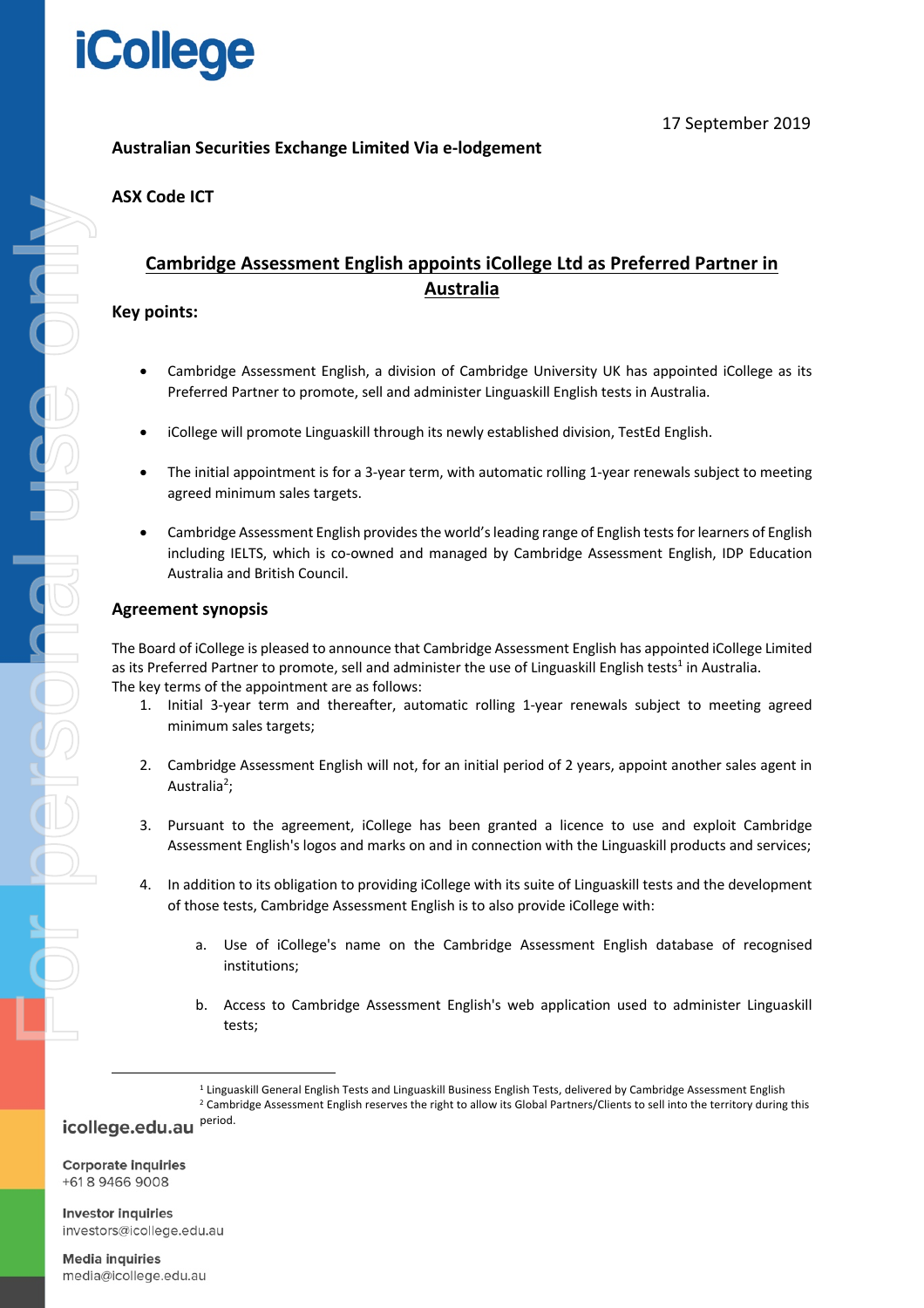# **iCollege**

- c. Access to its 24/7 support services;
- d. Training; and
- e. Marketing support including the development of promotional material for use by iCollege.
- 5. The agreement also contains other commercial terms relating to fees, payment terms, confidentiality, data protection, indemnities, termination and jurisdiction (England and Wales).

iCollege will promote the Linguaskill test through its newly established division, TestEd English.

### **Implementation**

A formal launch event for Linguaskill will be held in Australia, to be hosted by key representatives from the Cambridge Assessment English team and Simon Tolhurst, Chairman of iCollege.

iCollege will be appointing a dedicated team and appropriately resourcing that team to ensure that the full potential of the opportunity is captured**.**

An indication of potential sales numbers and revenues are set out in the table below:

| <b>Tests Sales</b> | Revenue per annum |
|--------------------|-------------------|
| 8,000              | 960,000           |
| 15,000             | 1,800,000         |
| 25,000             | 3,000,000         |
| 50,000             | 6,000,000         |
| 100,000            | \$12,000,000      |

In addition to revenue generated from the sales of Linguaskill tests, iCollege will also be offering associated English Language courses enabling non-English speakers to enhance their English-speaking skills prior to undertaking the test.

Linguaskill is a medium-stakes test which can be invigilated at an organisation's own venue, making it suitable for a variety of contexts including:

- Registered Training Organisations holding CRICOS accreditation that need to assess English proficiency levels of international students at various stages including upon entry, midway through their studies to monitor progression, and for graduation purposes.
- English language schools that test English proficiency as part of their intensive English curriculum and are recommended to implement a neutral English language test, many of which are already clients of Cambridge Assessment English.
- Government Departments and assessing authorities.
- Australian Universities that wish to assess English proficiency levels of international students upon entry to determine their individualised learner support needs, regardless of whether they are exempt from providing evidence prior to acceptance. It is also important for universities to monitor progression and development of international students, and for graduation purposes.
- Businesses (and recruitment agencies for those businesses) operating both domestically and overseas who employ staff where English is not their first language; and

## icollege.edu.au

**Corporate inquiries** +61894669008

**Investor inquiries** investors@icollege.edu.au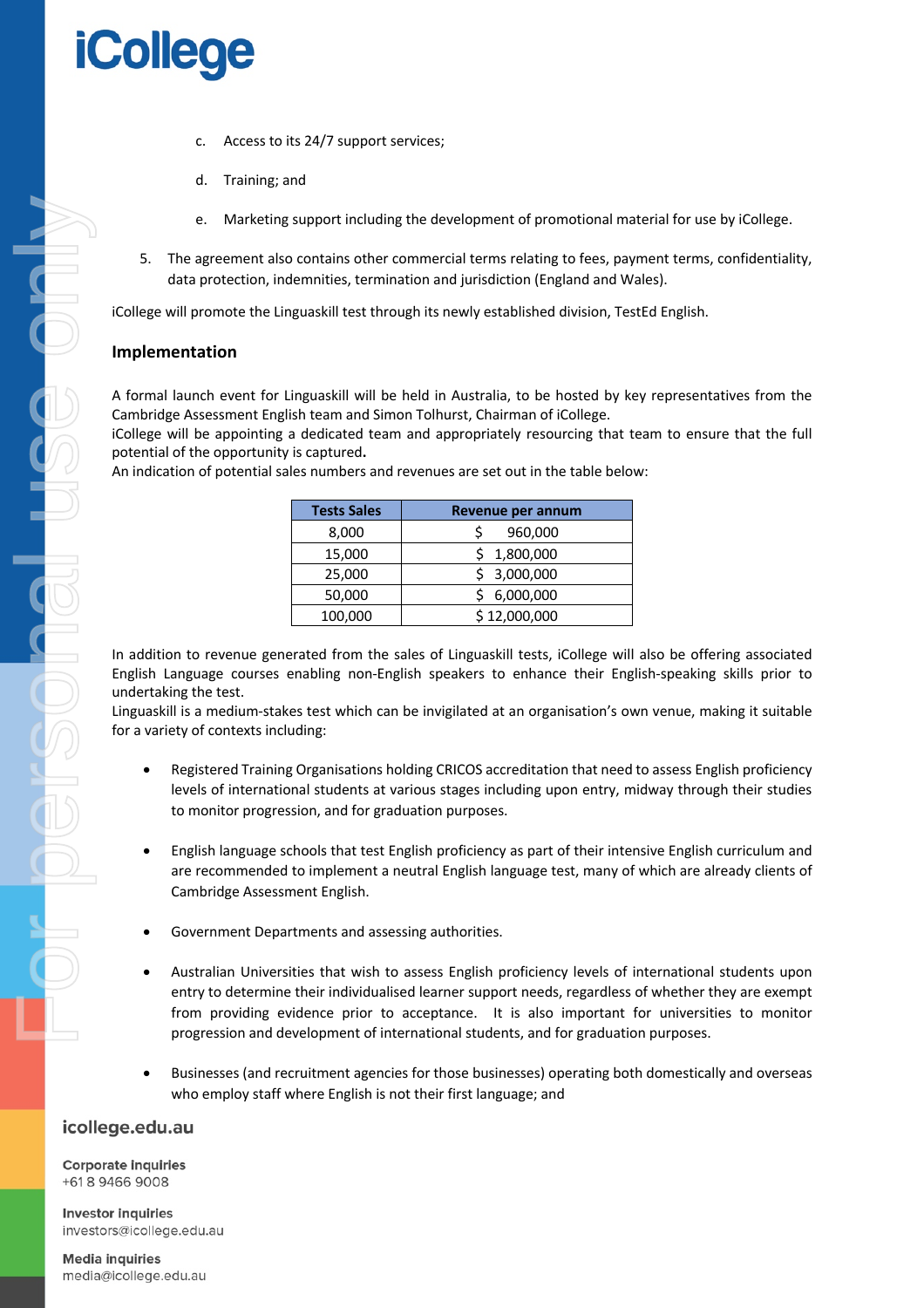

• International Schools that must assess English proficiency levels of international students upon entry to determine their individualised learner support needs.

#### iCollege Chairman Simon Tolhurst commented:

*"This partnership with Cambridge Assessment English is a very important step for the business allowing us to increase our suite of student services and client offerings in partnership with the world leader in English Language training and assessment.* 

*The ability to provide the Linguaskill suite of tests allows us to further develop our relationships with Higher Education providers and Government departments keeping the business aligned with the midterm priorities we have been working towardssince February 2018. We expect this partnership to prove mutually beneficial and look forward to expanding the relationship into other opportunities with Cambridge Assessment English as they arise."*

Ms Lim Cheng Pier, Regional Director of Cambridge Assessment English, Southeast Asia & Pacific region said: *"We are very excited to announce our partnership with iCollege and to be working together to provide Linguaskill online English language testing in Australia. Cambridge Assessment English is committed to helping people learn English and prove their skills to the world."*

### **About Linguaskill**

Linguaskill is a quick and convenient online test to help organisations check the English levels of individuals and groups of candidates. It tests all four language skills: speaking, writing, reading and listening. It's fast and accurate and can be easily administered at a company's own venue. Alternatively, the test can be remote proctored (securely monitored) in partnership with ProctorU.

Linguaskill provides accurate results within 48 hours, with clear individual Test Reports and Group Reports. Results are aligned to the Common European Framework of Reference (CEFR), the international standard for describing language ability. Linguaskill also reports on the Cambridge English Scale to provide a more detailed understanding of performance.

There are also two test options, Business and General, so that participants can test the type of English best suited for their organisation. All that is required to run the test is a computer (with camera), an internet connection, a microphone and a set of headphones.

Linguaskill has been developed by a dedicated team of experts from Cambridge Assessment English, which is part of the University of Cambridge. Supported by artificial intelligence, the test is reliable and accurate. Linguaskill has been developed for higher education institutions, VET providers, employers, student recruitment agencies and can be used to determine suitability for:

- **Admissions**: Assess students' language levels on admission.
- **Graduation**: Check your students meet exit requirements.
- **Progression**: Measure improvement in language ability over time.
- **Recruitment**: Hire employees with the right English skills.

#### **Test Options**

Linguaskill provides two test options, General and Business. These options allow clients to choose the type of English that will be tested, based on organisational or institutional requirements.

#### **1. Linguaskill General**

Linguaskill General tests English used in daily life, making it suitable for university admission and recruitment for roles in a non-business-specific environment. For example, where the employee needs strong English skills to

#### icollege.edu.au

**Corporate inquiries** +61894669008

**Investor inquiries** investors@icollege.edu.au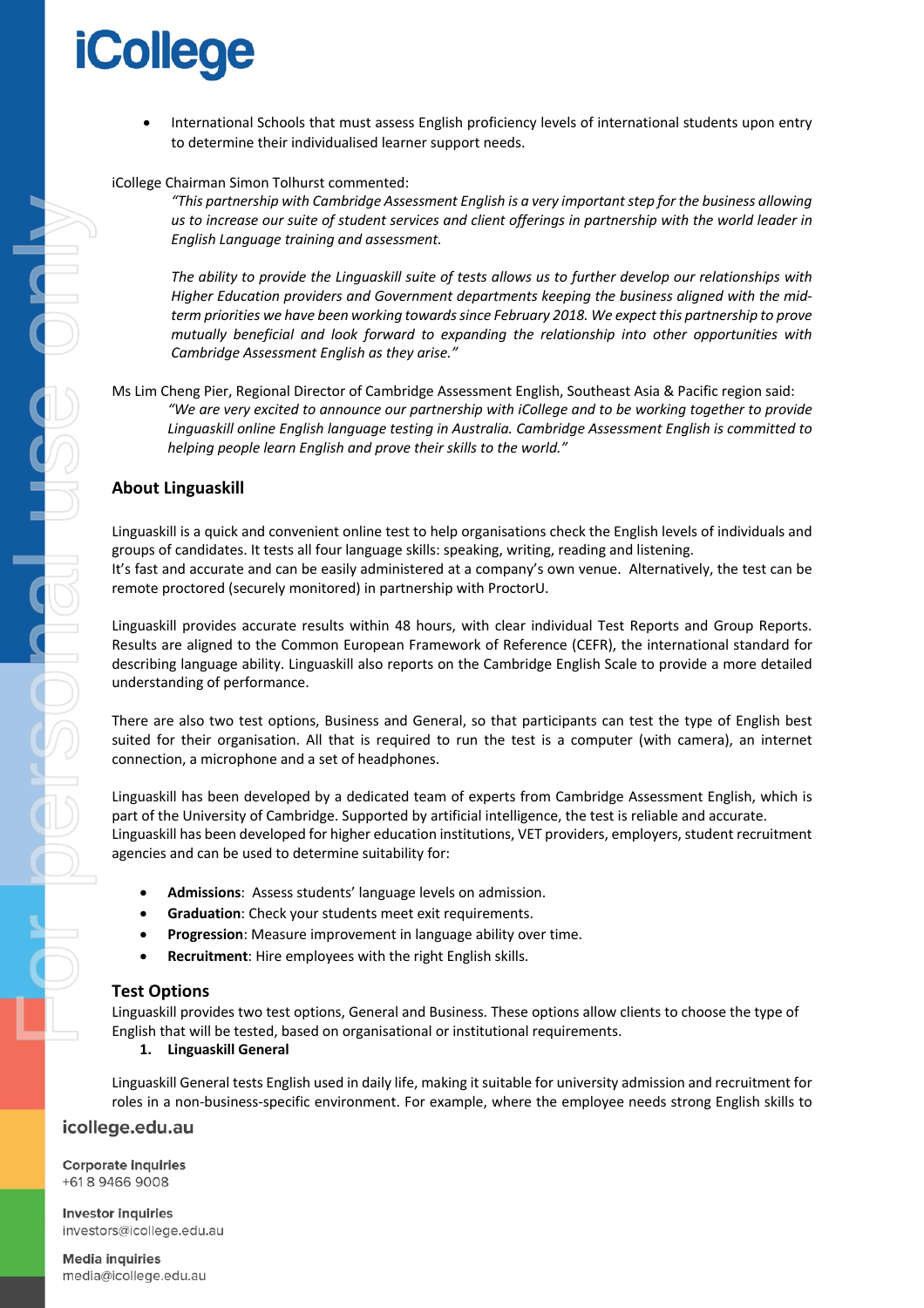# **iCollege**

perform their role effectively but does not need specialist business terminology. The test suitable for a broad range of organisations. Test topics include studying, working, making future plans, travel and technology.

#### **2. Linguaskill Business**

Linguaskill Business tests English used in a business and corporate setting and is most suitable for recruitment in organisations where employees are expected to be familiar with the language of business.

It is suitable for large or small organisations, which may be operating internationally or utilise a foreign workforce. Test topics include the buying and selling of products or services, the office, business travel and human resources.

## **About Cambridge Assessment English:**

Cambridge Assessment English is the producer and proud co-owner of IELTS, the world's leading English test for migration and higher education. Cambridge Assessment English helps millions of people learn English and prove their skills to the world.

Part of the University of Cambridge, Cambridge Assessment English provides the world's leading range of qualifications and tests for learners and teachers of English. Globally recognised by more than 20,000 leading universities, employers and governments, their research-based assessments are a mark of excellence that open doors.

Cambridge Assessment English delivers exams in over 130 countries to over 5.5 million people every year. Cambridge Assessment English offers comprehensive preparation, support materials and resources for learning and teaching English. Through years of research Cambridge Assessment English have gained in-depth understanding of how people learn languages. This enables Cambridge Assessment English to design assessments that help learners acquire the right skills based on how people use English today.

The work of Cambridge Assessment English is supported around the world by a network of 2,800 exam centres, over 50,000 schools and tens of thousands of examiners, teachers, education experts and publishers. Working together.

#### **Ends**

**For further Information:**  Mr. Ash Katta Managing Director iCollege Limited

## icollege.edu.au

**Corporate inquiries** +61894669008

**Investor inquiries** investors@icollege.edu.au